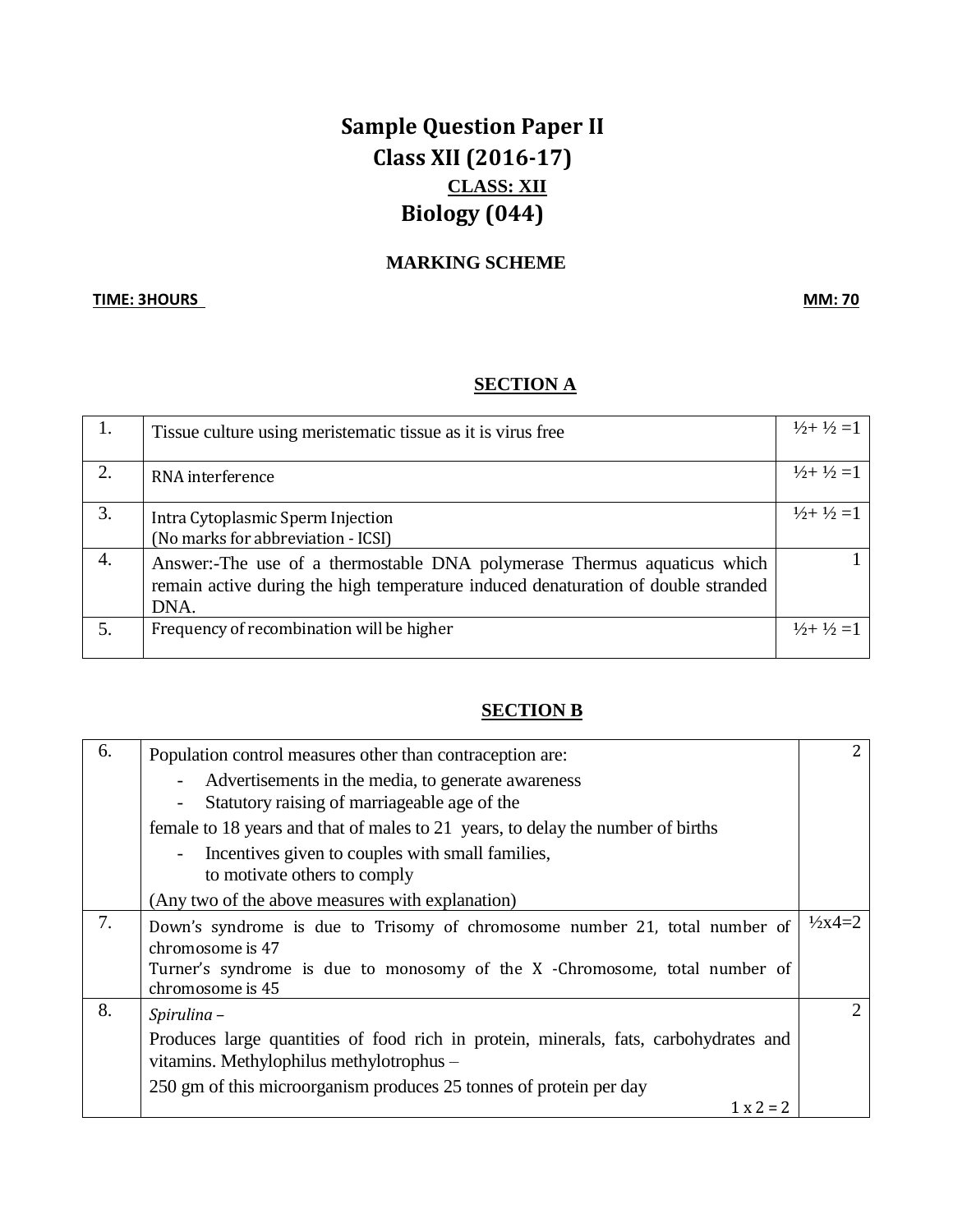|     | <b>OR</b>                                                                                                           |                   |
|-----|---------------------------------------------------------------------------------------------------------------------|-------------------|
|     | Multiple Ovulation Embryo Transfer Technology<br>1<br>increases herd size, in a short time<br>$\frac{1}{2}$ x 2 = 1 |                   |
| 9.  | a) Streptokinase, Streptococcus                                                                                     | $1+1=2$           |
|     | b) Curd contains Lactic Acid Bacteria, which play                                                                   |                   |
|     | beneficial role in checking disease causing microbes. It is a source of vitamin B12.                                |                   |
| 10. | Decline in plant production/Decline in number of animal species                                                     | $\frac{1}{2}x4=2$ |
|     | Lowered resistance to environmental perturbations such as drought<br>$\overline{\phantom{a}}$                       |                   |
|     | Increased variability in certain ecosystem processes<br>such as plant<br>$\blacksquare$                             |                   |
|     | productivity/ water use / pest & disease cycles                                                                     |                   |
|     | Species may become endangered/increased rate of species extinction<br>$\overline{\phantom{a}}$                      |                   |

## **SECTION C**

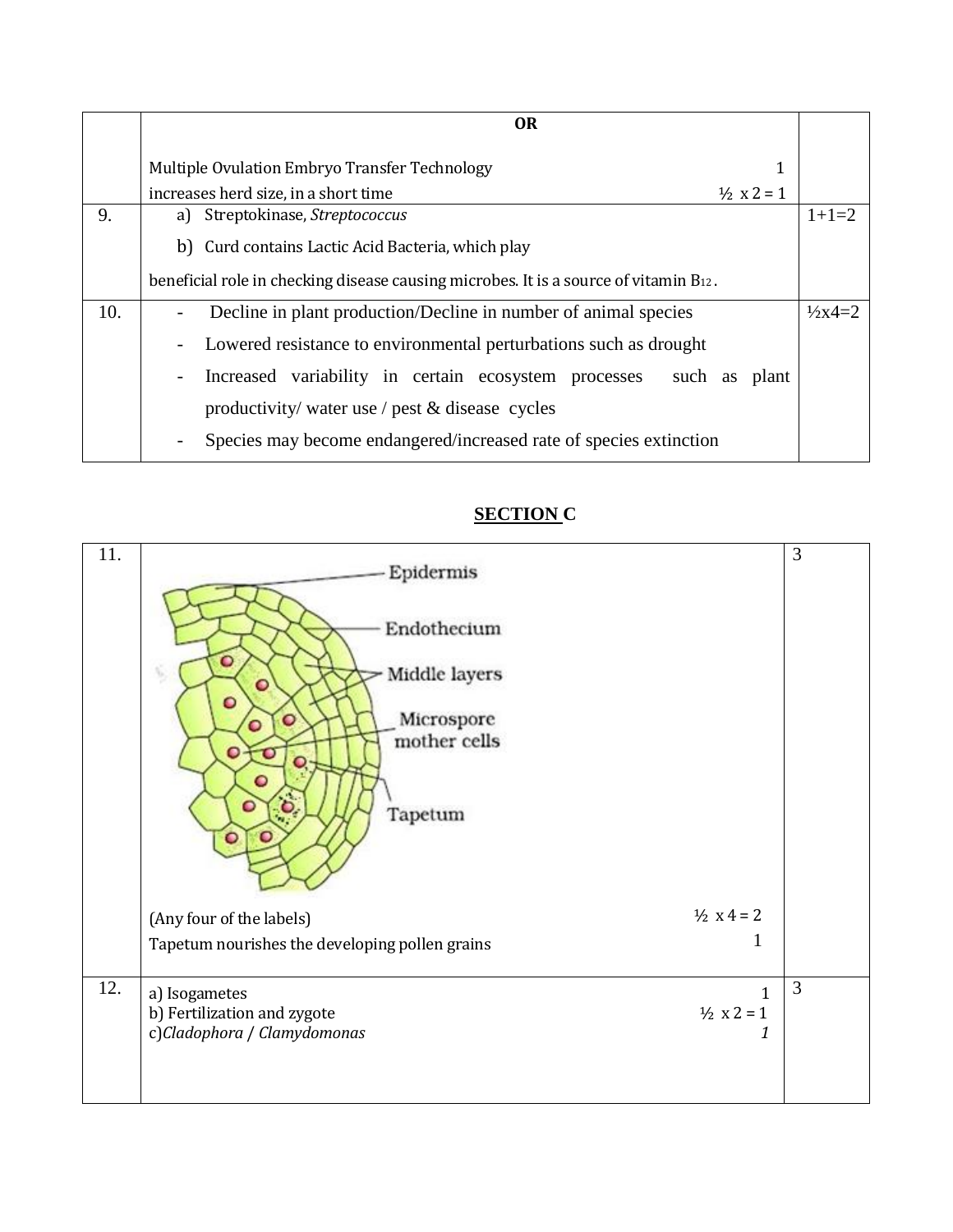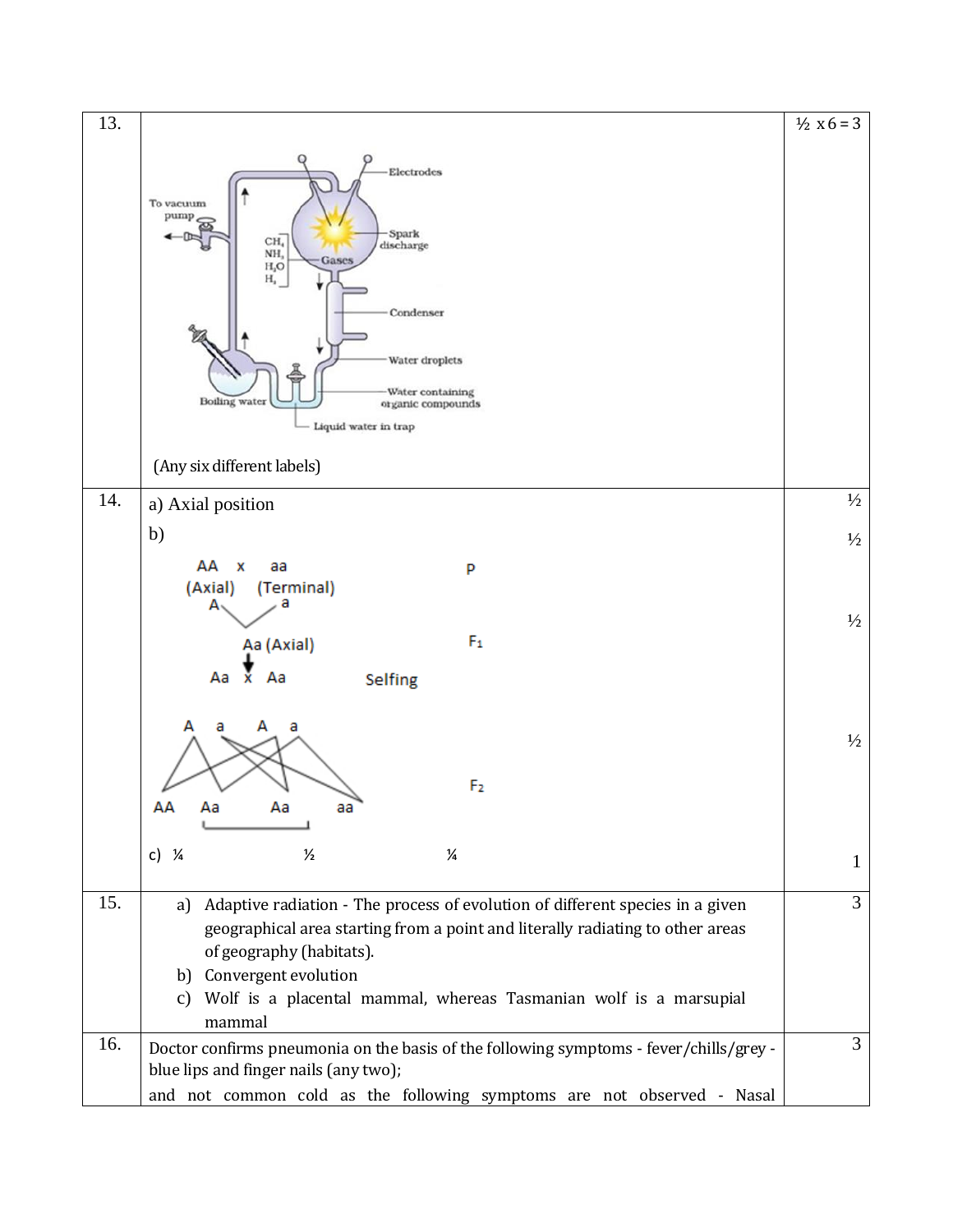|     | congestion/sore throat/hoarseness (any two)                                                                                                                                           |                |
|-----|---------------------------------------------------------------------------------------------------------------------------------------------------------------------------------------|----------------|
|     | Precautions-                                                                                                                                                                          |                |
|     | 1) Cover the nose when near the patient                                                                                                                                               |                |
|     | 2) Do not share glasses and utensils / articles used by the infected person                                                                                                           |                |
| 17. | Methanogens are present in Cow dung.                                                                                                                                                  | 3              |
|     | Breakdown of cellulose                                                                                                                                                                |                |
|     | Anaerobic condition                                                                                                                                                                   |                |
| 18. | <b>Gene Therapy</b>                                                                                                                                                                   | 3              |
|     | ADA (Adenosine deaminase) deficiency                                                                                                                                                  |                |
|     | Lymphocytes from the blood of the patient are grown in a culture, a functional ADA<br>cDNA is introduced into these lymphocytes, which are subsequently returned to the               |                |
|     | patient. The permanent cure is done by introducing ADA cDNA into cells at early                                                                                                       |                |
|     | embryonic stages.                                                                                                                                                                     |                |
| 19. | Drug dependence - is the tendency of the body to manifest a characteristic and                                                                                                        | 3              |
|     | unpleasant withdrawal syndrome if regular dose of drugs is abruptly discontinued /                                                                                                    |                |
|     | because of perceived benefits, drugs are frequently used repeatedly from which the                                                                                                    |                |
|     | person may not be able to get out.                                                                                                                                                    |                |
|     |                                                                                                                                                                                       |                |
|     | Measures:                                                                                                                                                                             |                |
|     | - Education and counseling - to face problems and stresses/ to channelize the energy                                                                                                  |                |
|     | into healthy pursuits like reading, music, yoga and other extracurricular activities                                                                                                  |                |
|     | - Seeking help from parents - to guide the person appropriately and immediately                                                                                                       |                |
|     | - Seeking professional and medical help - to help the person to get rid of the problem                                                                                                |                |
|     | completely with sufficient efforts and will power                                                                                                                                     |                |
|     | (any two)                                                                                                                                                                             |                |
| 20. | $\frac{1}{2}$ x 2 = 1<br>a) Positive terminal - 'B'<br>Negative terminal - 'A'                                                                                                        | $\overline{3}$ |
|     |                                                                                                                                                                                       |                |
|     | $\frac{1}{2}$ x 2 = 1<br>b) DNA being negatively charged, moves towards the positive                                                                                                  |                |
|     | electrode (anode)                                                                                                                                                                     |                |
|     |                                                                                                                                                                                       |                |
|     | c) By elution - separated bands of DNA are cut out from the<br>$\frac{1}{2}$ x 2 = 1                                                                                                  |                |
|     | agarose gel and extracted from the gel piece                                                                                                                                          |                |
|     | <b>OR</b>                                                                                                                                                                             |                |
|     |                                                                                                                                                                                       |                |
|     | $\frac{1}{2}$<br>a) Bt corn                                                                                                                                                           |                |
|     | b) Cry I Ab/ Bt toxin gene codes for crystal protein; the Bttoxin protein exists as an                                                                                                |                |
|     | inactive protein, but once an insect ingests it, it gets converted into an active form due to                                                                                         |                |
|     | the alkaline pH of the gut which solubilizes the crystal. The activated toxin binds to the<br>surface of mid gut and creates pores that cause swelling, lysis and eventually death of |                |
|     | the insect.<br>$\frac{1}{2}$ x 5 = 2 $\frac{1}{2}$                                                                                                                                    |                |
| 21. | a) Bam HI should be used, as restriction site for this enzyme is present in tet <sup>R</sup> region                                                                                   | 3              |
|     | b) Pvul will not be used, as restriction site for this enzyme is present in amp <sup>R</sup> region (not                                                                              |                |
|     | in tetR)                                                                                                                                                                              |                |
|     | EcoRI will not be used, as restriction site for this enzyme is not present in selectable                                                                                              |                |
|     | marker tetR                                                                                                                                                                           |                |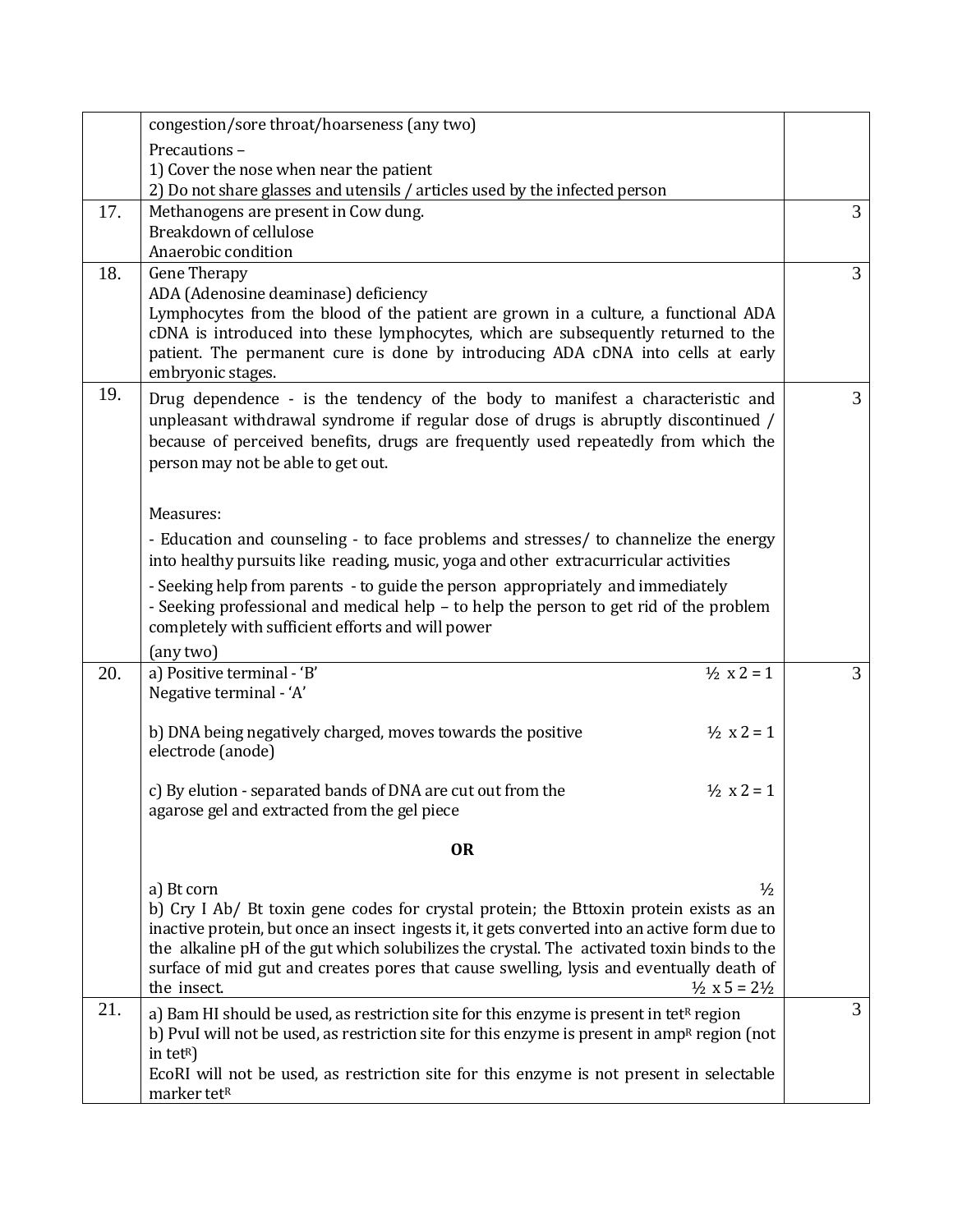| 22. | a) 'X' axis - Mean annual precipitation $(cm)$                                     | $\frac{1}{2}$ x 2 = 1 |  |
|-----|------------------------------------------------------------------------------------|-----------------------|--|
|     | 'Y' axis - Mean annual temperature (0C)                                            |                       |  |
|     |                                                                                    |                       |  |
|     | b) Grassland - B                                                                   | $\frac{1}{2}$ x 2 = 1 |  |
|     | Coniferous forest - E                                                              |                       |  |
|     |                                                                                    |                       |  |
|     | c) The mean annual temperature ranges from -12 to 20C (error accepted $\pm$ 2) and |                       |  |
|     | mean annual precipitation ranges from $10 - 125$ cm, these are the optimum         |                       |  |
|     | conditions in tundra biome                                                         | $\frac{1}{2}$ x 2 = 1 |  |

## **SECTION -D**

| 23. | Father explains that it will lead to generation of e - waste;                                                                                                                                                                           |  |
|-----|-----------------------------------------------------------------------------------------------------------------------------------------------------------------------------------------------------------------------------------------|--|
|     | Difficulty in recycling e - waste / hazardous nature of recycling of e - waste /<br>exposing workers to toxic substances present in e - waste (Any one)                                                                                 |  |
|     | Son's wish to update his father with modern techniques, Awareness about trends<br>and technologies, well versed with their applicability in daily life (any other similar<br>$\frac{1}{2}$ x 3 = $\frac{1}{2}$<br>/ appropriate values) |  |
|     | Concern for environment, scientific thinking, inquisitive nature, social awareness,<br>judicious use of money, sense of responsibility (any other similar /appropriate<br>$\frac{1}{2}$ x 3 = $\frac{1}{2}$<br>values)                  |  |

## **SECTION –E**

| 24. | a) A is able to penetrate/ fertilize the ovum, whereas B and C are unable to<br>penetrate/ fertilize $//$ B and C will degenerate | $\frac{1}{2}$ x 2 = 1 | 5 |
|-----|-----------------------------------------------------------------------------------------------------------------------------------|-----------------------|---|
|     | b) Zona pellucida ensures the entry of only one sperm into the ovum                                                               |                       |   |
|     | c) Induces completion of meiotic division of the secondary oocyte, formation of<br>second polar body and a haploid ovum           | $\frac{1}{2}$ x 2 = 1 |   |
|     | d) Enzymes of acrosome help $(\frac{1}{2}$ mark if only 'acrosome' is written)                                                    |                       |   |
|     | e) Ampullary - isthmic junction of the fallopian tube 1                                                                           |                       |   |
|     | <b>OR</b>                                                                                                                         |                       |   |
|     | a) A - Estrogen<br><b>B</b> - Progesterone                                                                                        | $\frac{1}{2}$ x 2 = 1 |   |
|     | b) A - Maturing ovarian follicle / Graafian follicle<br>B - Corpus luteum                                                         | $\frac{1}{2}$ x 2 = 1 |   |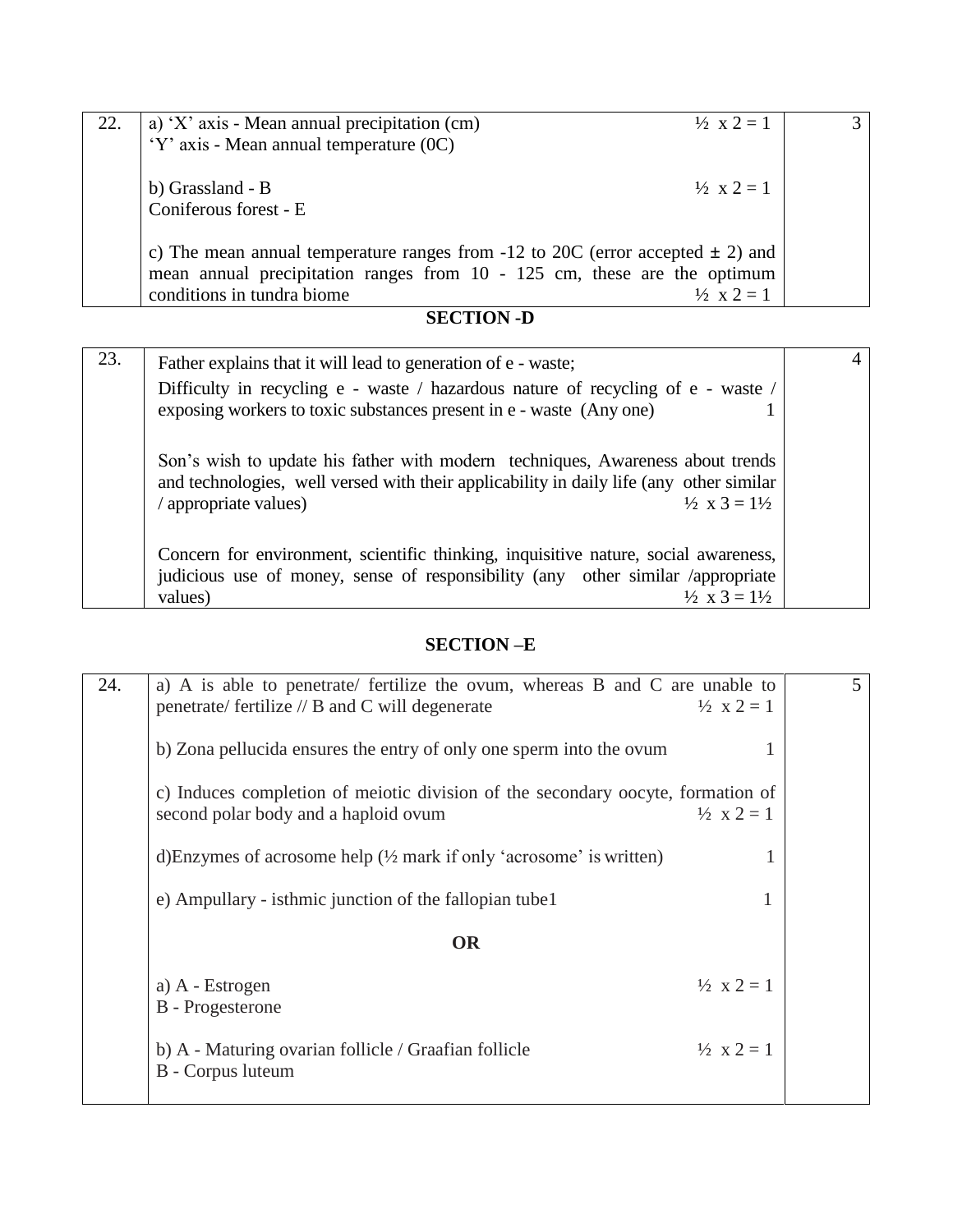|     | c) Formation of Graaffian follicle (releases estrogen) is followed by the formation                                                                               |                |
|-----|-------------------------------------------------------------------------------------------------------------------------------------------------------------------|----------------|
|     | of corpus luteum (releases progesterone)                                                                                                                          |                |
|     |                                                                                                                                                                   |                |
|     | d) Role of A (Estrogen) - leads to changes in the ovary and uterus / regeneration of                                                                              |                |
|     | endometrium through proliferation<br>$\frac{1}{2}$                                                                                                                |                |
|     |                                                                                                                                                                   |                |
|     | Role of B (Progesterone) - Maintenance of endometrium for implantation of the                                                                                     |                |
|     | fertilized ovum/maintenance of other events of pregnancy<br>$\frac{1}{2}$                                                                                         |                |
|     |                                                                                                                                                                   |                |
|     | e) In case of pregnancy                                                                                                                                           |                |
| 25. | For initiation, the ribosome binds to the mature m RNA at the start codon (AUG)                                                                                   | 5 <sup>5</sup> |
|     | that is recognized by the initiator t - RNA. During elongation, charged t RNA                                                                                     |                |
|     | sequentially binds to the appropriate codon in m-RNA with the aniticodon present                                                                                  |                |
|     | on tRNA. The ribosome moves from one codon to another adding amino acids one                                                                                      |                |
|     | after the other to form polypeptide, i.e. translation. During termination, the release<br>factor binds to stop codon (UAA, UAG, UGA), terminating translation and |                |
|     | $\frac{1}{2}$ x 10 = 5<br>releasing the polypeptide chain.                                                                                                        |                |
|     | <b>OR</b>                                                                                                                                                         |                |
|     | Methodology used -                                                                                                                                                |                |
|     | $\frac{1}{2}$ x 2 = 1<br>Sequence Annotation - total DNA from a cell is isolated,                                                                                 |                |
|     | converted into random fragments of relatively smaller sizes<br>$\frac{1}{2}$                                                                                      |                |
|     | and cloned in suitable host using specialized vectors.<br>$\frac{1}{2}$                                                                                           |                |
|     | The cloning results in amplification of each piece of DNA fragment.<br>$\frac{1}{2}$                                                                              |                |
|     | $\frac{1}{2}$                                                                                                                                                     |                |
|     | The fragments are sequenced using automated DNA sequencers,                                                                                                       |                |
|     | these sequences are then arranged based on some overlapping regions (present in                                                                                   |                |
|     | them).<br>$\frac{1}{2}$                                                                                                                                           |                |
|     | This requires generation of overlapping fragments (for sequencing).<br>$\frac{1}{2}$                                                                              |                |
|     | Specialized computer based programmes are developed, and<br>$\frac{1}{2}$                                                                                         |                |
|     | these sequences are subsequently annotated and assigned to each chromosome.<br>$\frac{1}{2}$                                                                      |                |
| 26. | i) Productivity - conversion of inorganic into organic material with the help of                                                                                  | 5              |
|     | solar energy by the autotrophs<br>$\frac{1}{2}$ x 2 = 1                                                                                                           |                |
|     |                                                                                                                                                                   |                |
|     | ii) Energy flow - unidirectional movement of energy towards higher trophic level                                                                                  |                |
|     | $\frac{1}{2}$ x 2 = 1<br>(and its dissipation and loss as heat to the environment)                                                                                |                |
|     |                                                                                                                                                                   |                |
|     | Decomposition - fragmentation, leaching, catabolism,<br>humification,<br>$\overline{\text{iii}}$                                                                  |                |
|     | mineralization by bacteria, fungi and flagellates (abundant at the bottom of lake)                                                                                |                |
|     | $\frac{1}{2}$ x 2 = 1                                                                                                                                             |                |
|     |                                                                                                                                                                   |                |
|     | iv) Nutrient cycling - decomposition of dead matter to release the nutrients back to                                                                              |                |
|     | be re-used by the autotrophs<br>$\frac{1}{2}$ x 2 = 1                                                                                                             |                |
|     |                                                                                                                                                                   |                |
|     |                                                                                                                                                                   |                |
|     |                                                                                                                                                                   |                |
|     |                                                                                                                                                                   |                |